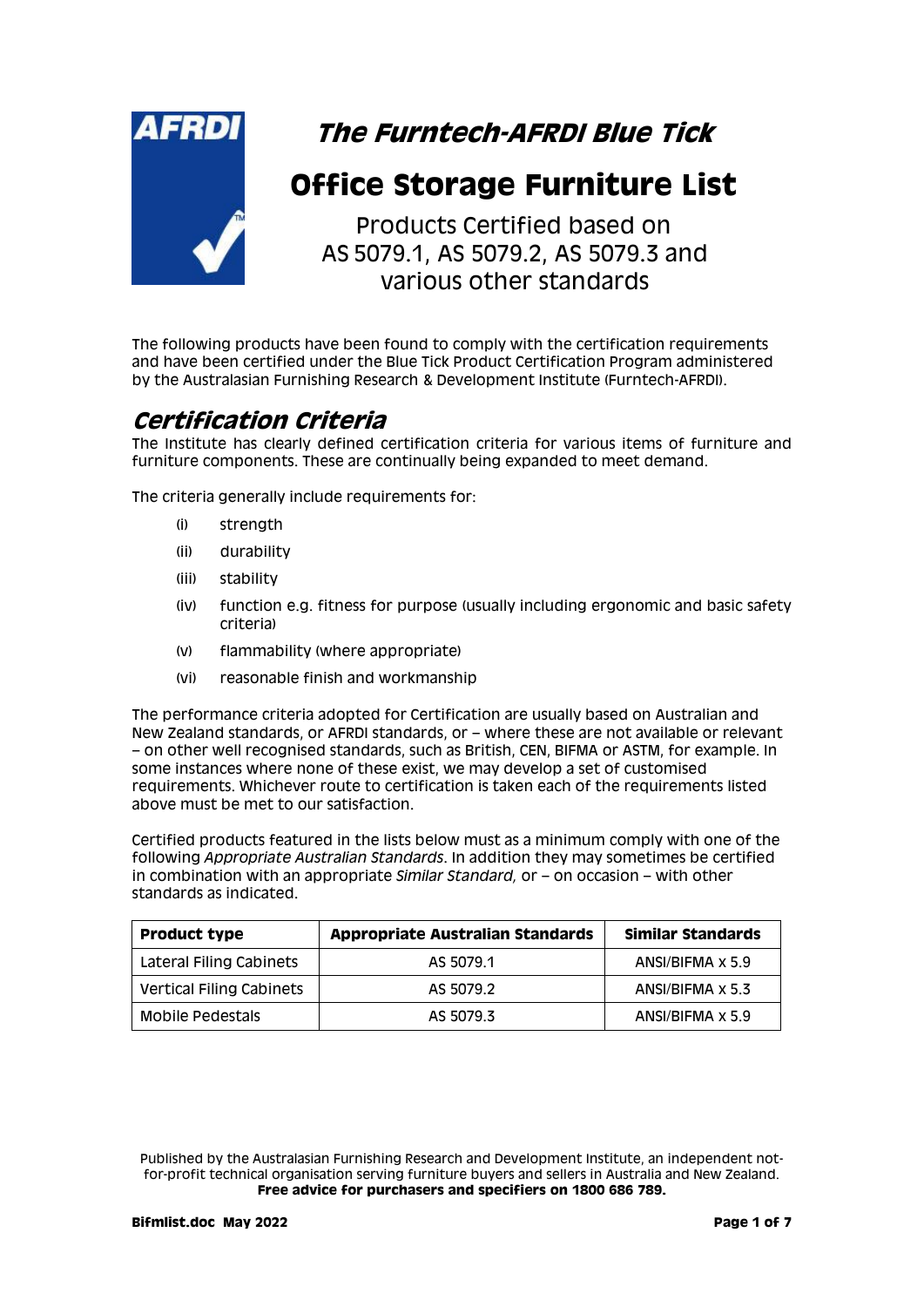Published by the Australasian Furnishing Research and Development Institute an independent notfor-profit technical organisation serving furniture buyers and sellers in Australia and New Zealand. **Free advice for purchasers and specifiers on 1800 686 789.**

**AFRDI Blue Tick Certification** requires that suppliers sign a certification agreement undertaking to maintain consistent quality of their products, to maintain a register of complaints, to notify the Institute of product changes, to have the products retested every three years and when standards change, and to submit to spot audits of product quality. Blue Tick Certification is open to all suppliers whose products meet the required standard and involves an annual certification fee to cover monitoring costs.

The Institute welcomes questions concerning the standard or the products listed and, in particular, where products not listed below are represented as complying with standards.

#### **Blue Tick Approved Products**

**The suppliers of the listed products have undertaken to maintain quality standards, to advise Furntech-AFRDI of model changes and complaints, and to accept a system of random audits.**

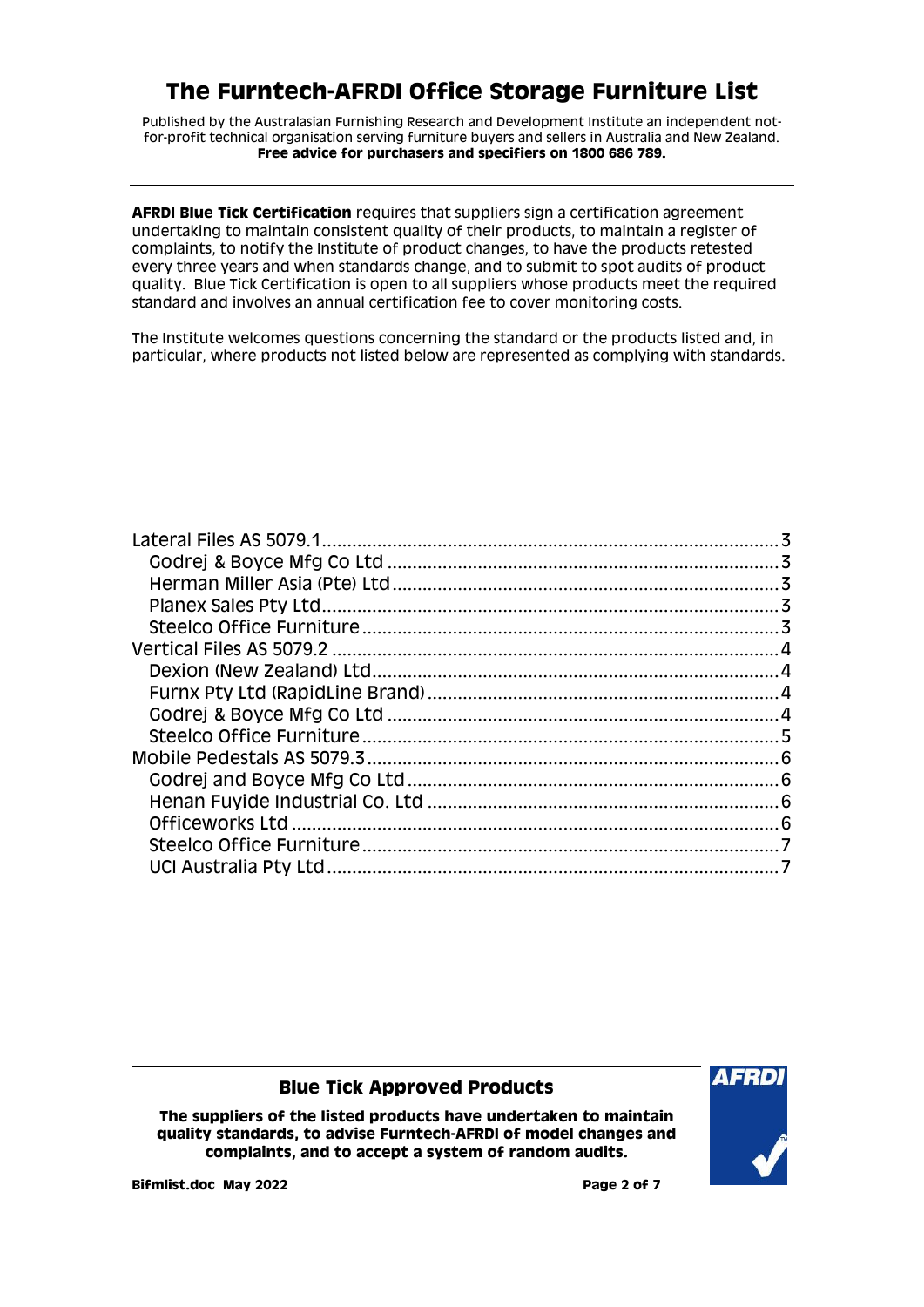Published by the Australasian Furnishing Research and Development Institute an independent notfor-profit technical organisation serving furniture buyers and sellers in Australia and New Zealand. **Free advice for purchasers and specifiers on 1800 686 789.**

# <span id="page-2-0"></span>Lateral Files As 5079.1

# <span id="page-2-1"></span>**Godrej & Boyce Mfg Co Ltd**

| Phone: 0011 91 44 2262 8593                  | Email:      | Website: www.mercury.godrej.com<br>mercury@godrej.com |                                        |               |
|----------------------------------------------|-------------|-------------------------------------------------------|----------------------------------------|---------------|
| <b>Product</b>                               |             | <b>Standard</b>                                       | <b>Expiry Date of</b><br>Certification | Reference No. |
| Lateral Filing Cabinet<br>2, 3 and 4 Drawers | Certificate | AS 5079.1                                             | 19/11/21                               | 14534/1       |

### <span id="page-2-2"></span>**Herman Miller Asia (Pte) Ltd**

| Phone:                      | Email:             | Website: www.hermanmiller.com<br>david du@hermanmiller.com |           |                                        |               |
|-----------------------------|--------------------|------------------------------------------------------------|-----------|----------------------------------------|---------------|
| Product                     |                    |                                                            | Standard  | <b>Expiry Date of</b><br>Certification | Reference No. |
| CK 8 Lateral Filing Cabinet | <b>Certificate</b> |                                                            | AS 5079.1 | 19/2/21                                | 13559/1       |

## <span id="page-2-3"></span>**Planex Sales Pty Ltd**

| Phone: (03) 8795 1100                                               | Website: www.planex.com.au<br>Email: | planex@planex.com.au |                                        |               |
|---------------------------------------------------------------------|--------------------------------------|----------------------|----------------------------------------|---------------|
| <b>Product</b>                                                      |                                      | <b>Standard</b>      | <b>Expiry Date of</b><br>Certification | Reference No. |
| SD Lateral Filing Cabinet Range<br>SD2, SD3 and SD4                 | Certificate                          | AS 5079.1            | 11/7/21                                | 14349/1       |
| Virtu Lateral Filing Cabinets<br>4 drawer, 3 drawer and<br>2 drawer | Certificate                          | AS 5079.1            | 25/9/21                                | 14879/1       |

### <span id="page-2-4"></span>**Steelco Office Furniture**

| Phone: (08) 9378 0500                        | Email:      | Website: www.steelco.com.au<br>info@steelco.com.au |                                        |               |  |
|----------------------------------------------|-------------|----------------------------------------------------|----------------------------------------|---------------|--|
| <b>Product</b>                               |             | <b>Standard</b>                                    | <b>Expiry Date of</b><br>Certification | Reference No. |  |
| Lateral Filing Cabinet<br>2, 3 and 4 Drawers | Certificate | AS 5079.1                                          | 19/11/21                               | 14533/1       |  |

#### **Blue Tick Approved Products**

**The suppliers of the listed products have undertaken to maintain quality standards, to advise Furntech-AFRDI of model changes and complaints, and to accept a system of random audits.**



**Bifmlist.doc May 2022 Page 3 of 7**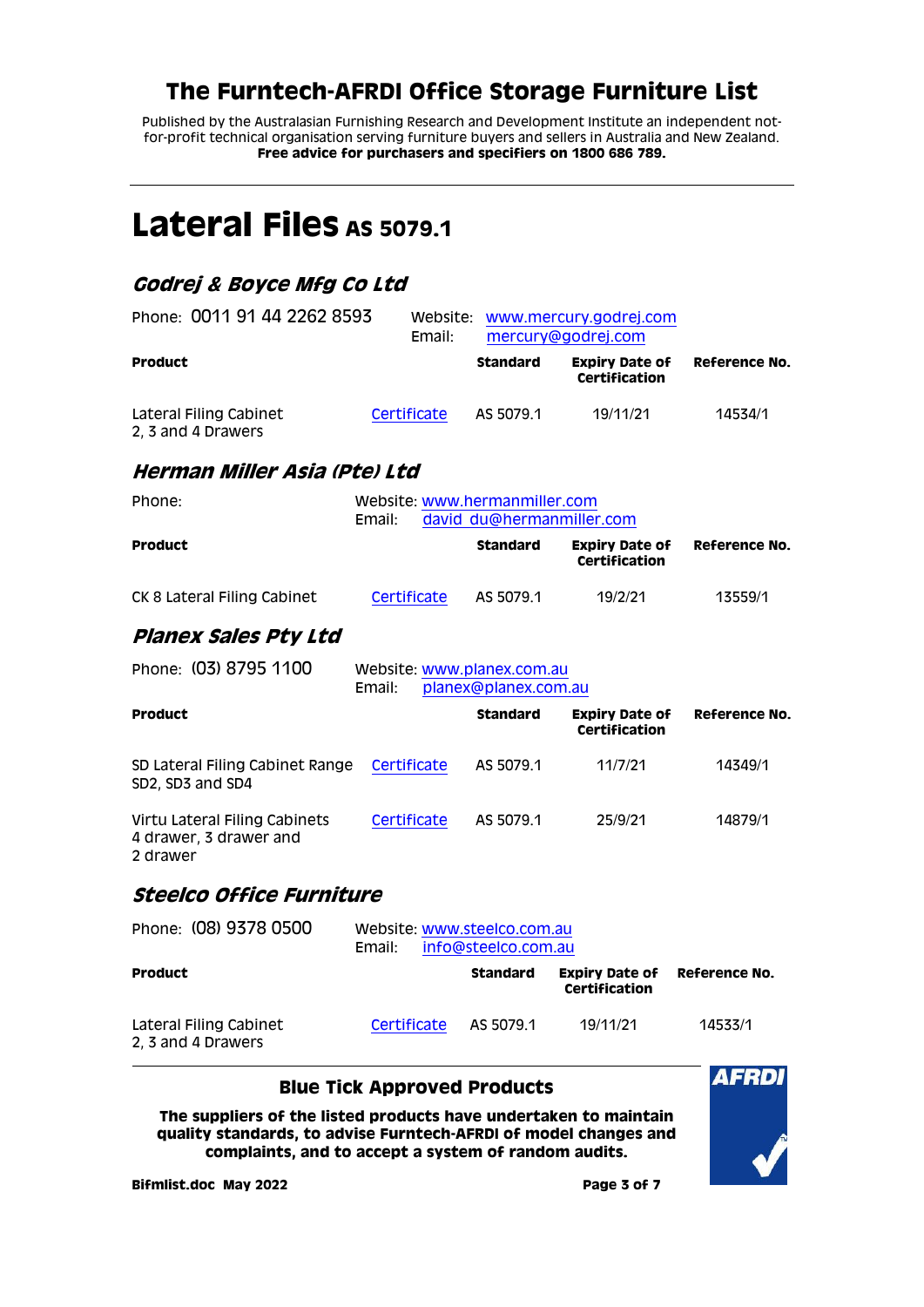Published by the Australasian Furnishing Research and Development Institute an independent notfor-profit technical organisation serving furniture buyers and sellers in Australia and New Zealand. **Free advice for purchasers and specifiers on 1800 686 789.**

# <span id="page-3-0"></span>**Vertical Files AS 5079.2**

## <span id="page-3-1"></span>**Dexion (New Zealand) Ltd**

| Phone: 0011 64 4 920 5400                                                                  | Email:      | Website: www.precisionworkspace.co.nz<br>mitch.curd@dexion.co.nz |                                        |               |
|--------------------------------------------------------------------------------------------|-------------|------------------------------------------------------------------|----------------------------------------|---------------|
| <b>Product</b>                                                                             |             | <b>Standard</b>                                                  | <b>Expiry Date of</b><br>Certification | Reference No. |
| Classic Vertical Filing Cabinet<br>G <sub>2</sub> 2 Drawer, 3 Drawer and 4<br>Drawer Units | Certificate | AS 5079.2                                                        | 26/3/22                                | 14729/1       |

## <span id="page-3-2"></span>**Furnx Pty Ltd (RapidLine Brand)**

| Phone: (07) 3263 1848                                        | Website:<br>Email: | john@furnx.com.au |                                        |               |
|--------------------------------------------------------------|--------------------|-------------------|----------------------------------------|---------------|
| <b>Product</b>                                               |                    | <b>Standard</b>   | <b>Expiry Date of</b><br>Certification | Reference No. |
| <b>CO Vertical Filing Cabinet</b><br>Range 2, 3 and 4 Drawer | Certificate        | AS 5079.2         | 21/3/23                                | 15295/1       |

## <span id="page-3-3"></span>**Godrej & Boyce Mfg Co Ltd**

| Phone: 0011 91 44 2262 8593                         | Website:<br>Email: | www.mercury.godrej.com<br>mercury@godrej.com |                                        |               |
|-----------------------------------------------------|--------------------|----------------------------------------------|----------------------------------------|---------------|
| <b>Product</b>                                      |                    | <b>Standard</b>                              | <b>Expiry Date of</b><br>Certification | Reference No. |
| VFC 41 Vertical Filing Cabinet<br>2, 3 and 4 Drawer | Certificate        | AS 5079.2<br>ANSI/BIFMA<br>X5.3              | 15/1/23                                | 15206/1       |
| VF 41 Vertical Filing Cabinet<br>2, 3 and 4 Drawer  | Certificate        | AS 5079.2<br>ANSI/BIFMA<br>X5.3              | 15/1/23                                | 15206/2       |

#### **Blue Tick Approved Products**

**The suppliers of the listed products have undertaken to maintain quality standards, to advise Furntech-AFRDI of model changes and complaints, and to accept a system of random audits.**



**Bifmlist.doc May 2022 Page 4 of 7**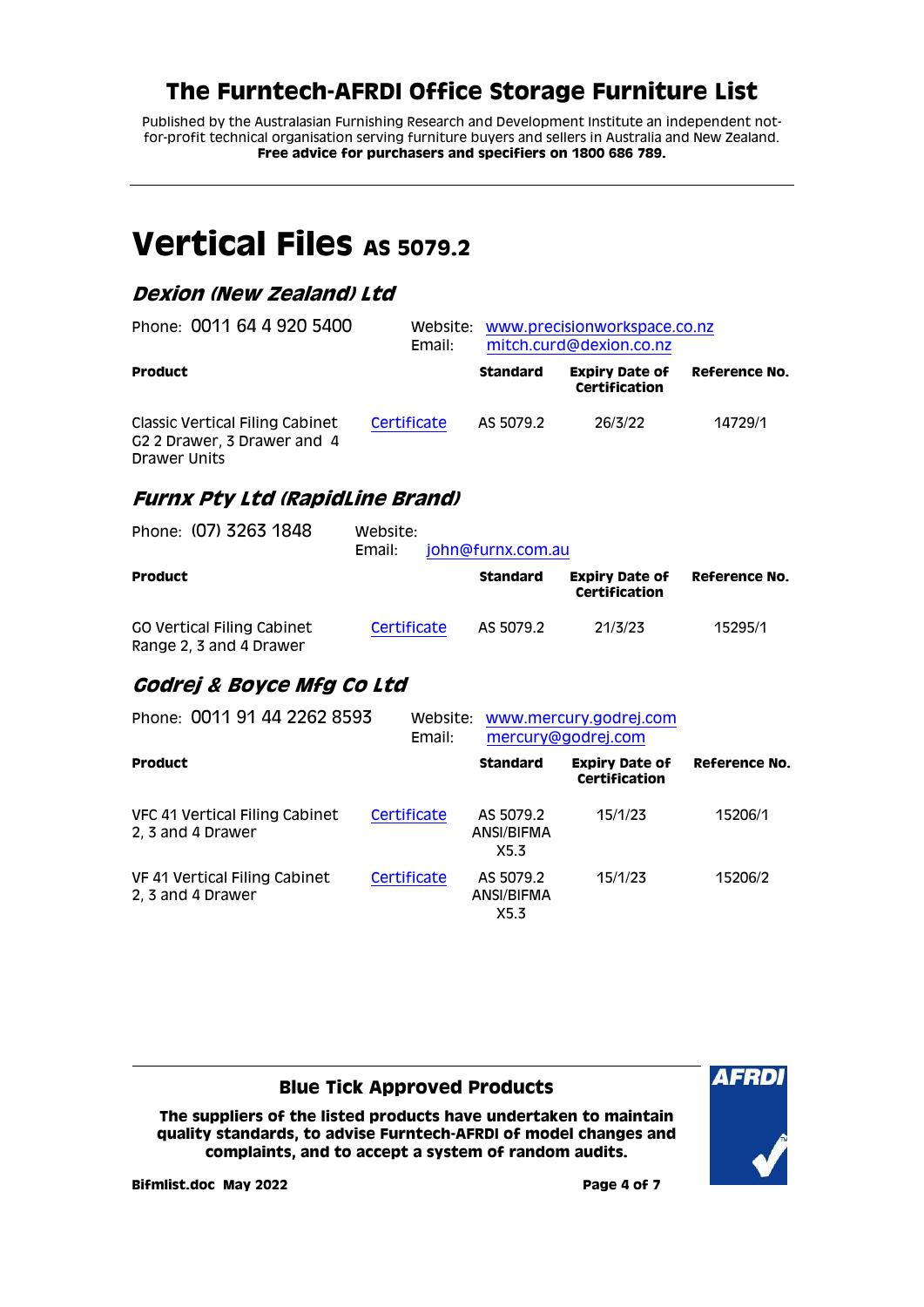Published by the Australasian Furnishing Research and Development Institute an independent notfor-profit technical organisation serving furniture buyers and sellers in Australia and New Zealand. **Free advice for purchasers and specifiers on 1800 686 789.**

## <span id="page-4-0"></span>**Steelco Office Furniture**

| Phone: (08) 9378 0500                               | Website: www.steelco.com.au<br>info@steelco.com.au<br>Email: |                 |                                        |               |
|-----------------------------------------------------|--------------------------------------------------------------|-----------------|----------------------------------------|---------------|
| <b>Product</b>                                      |                                                              | <b>Standard</b> | <b>Expiry Date of</b><br>Certification | Reference No. |
| VFC 41 Vertical Filing Cabinet<br>2, 3 and 4 Drawer | Certificate                                                  | AS 5079.2       | 15/1/23                                | 15205/1       |
| VF 41 Vertical Filing Cabinet<br>2, 3 and 4 Drawer  | Certificate                                                  | AS 5079.2       | 15/1/23                                | 15205/2       |
| VFC20 Vertical Filing Cabinet<br>2, 3 and 4 Drawer  | Certificate                                                  | AS 5079.2       | 4/12/23                                | 15532/1       |

#### **Blue Tick Approved Products**

**The suppliers of the listed products have undertaken to maintain quality standards, to advise Furntech-AFRDI of model changes and complaints, and to accept a system of random audits.**



**Bifmlist.doc May 2022 Page 5 of 7**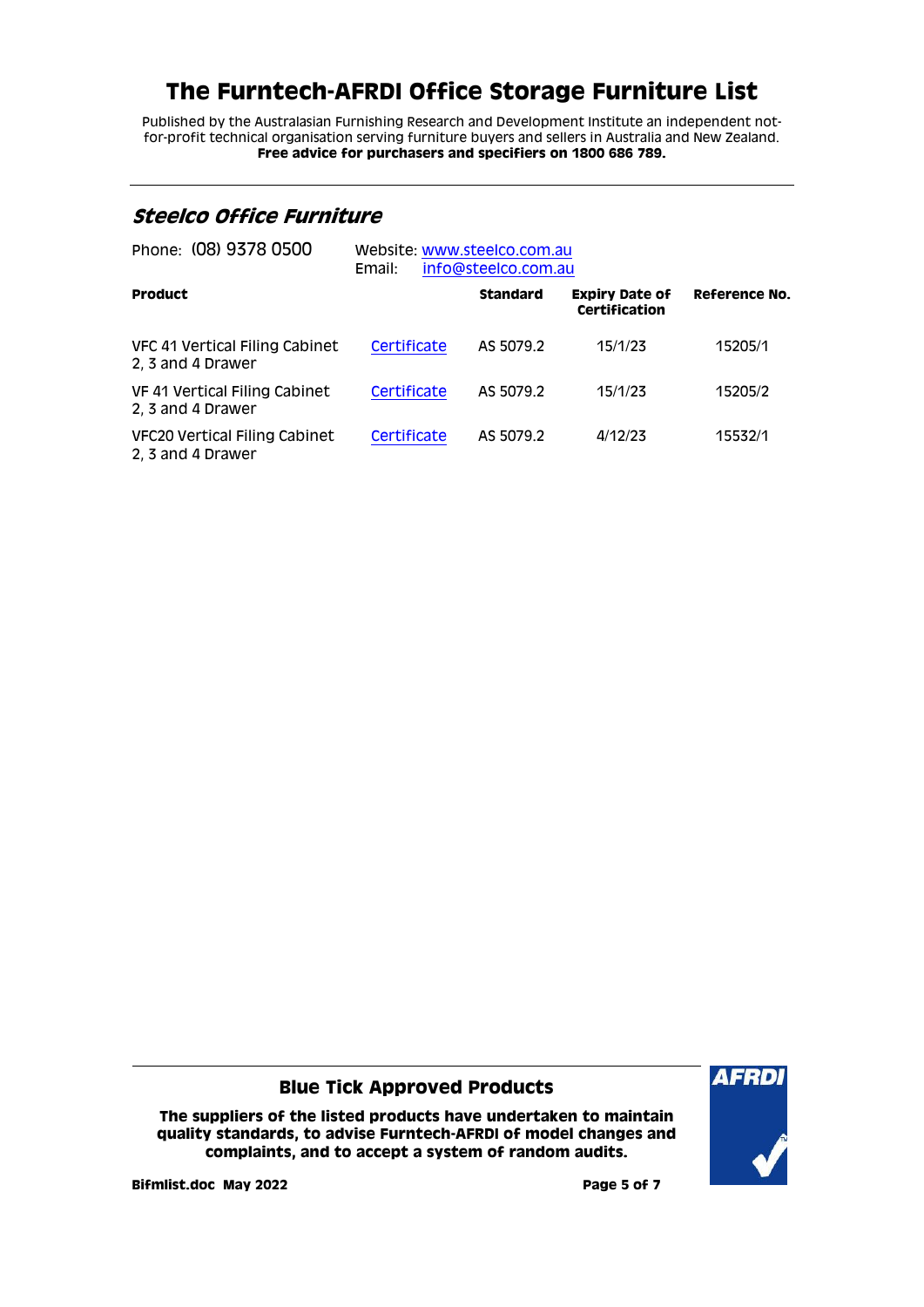Published by the Australasian Furnishing Research and Development Institute an independent notfor-profit technical organisation serving furniture buyers and sellers in Australia and New Zealand. **Free advice for purchasers and specifiers on 1800 686 789.**

# <span id="page-5-0"></span>**Mobile Pedestals** As 5079.3

## <span id="page-5-1"></span>**Godrej and Boyce Mfg Co Ltd**

| Phone: 0011 91 44 2262 8593          | Email:      |           | Website: www.mercury.godrej.com<br>mercury@godrej.com |               |
|--------------------------------------|-------------|-----------|-------------------------------------------------------|---------------|
| <b>Product</b>                       |             | Standard  | <b>Expiry Date of</b><br>Certification                | Reference No. |
| Underdesk Pedestal<br>2 and 3 Drawer | Certificate | AS 5079.3 | 4/6/21                                                | 14102/1       |

## <span id="page-5-2"></span>**Henan Fuyide Industrial Co. Ltd**

| Phone: 0011 86 15090163959                                                        |             | Website:<br>joejoe@ozfurniture.net<br>Email: |                                        |               |  |
|-----------------------------------------------------------------------------------|-------------|----------------------------------------------|----------------------------------------|---------------|--|
| <b>Product</b>                                                                    |             | <b>Standard</b>                              | <b>Expiry Date of</b><br>Certification | Reference No. |  |
| Stilford Slim 3 Drawer Pedestal                                                   | Certificate | AS 5079.3                                    | 9/6/23                                 | 15436/1       |  |
| Sleekline Mobile Pedestal<br>Trimline Mobile Pedestal<br>Slimline Mobile Pedestal | Certificate | AS 5079.3                                    | 3/7/24                                 | 16018/1       |  |

## <span id="page-5-3"></span>**Officeworks Ltd**

| Phone: (03) 8575 1773                                                                                        | Website: www.officeworks.com.au<br>Email: |                 |                                        |               |  |
|--------------------------------------------------------------------------------------------------------------|-------------------------------------------|-----------------|----------------------------------------|---------------|--|
| Product                                                                                                      |                                           | <b>Standard</b> | <b>Expiry Date of</b><br>Certification | Reference No. |  |
| ST3DFPEDBK Stilford 3 Drawer<br>pedestal AFRDI Black<br>ST3DFPEDWE Stilford 3 Drawer<br>pedestal AFRDI White | Certificate                               | AS 5079.3       | 2/6/24                                 | 15396/1       |  |

#### **Blue Tick Approved Products**

**The suppliers of the listed products have undertaken to maintain quality standards, to advise Furntech-AFRDI of model changes and complaints, and to accept a system of random audits.**